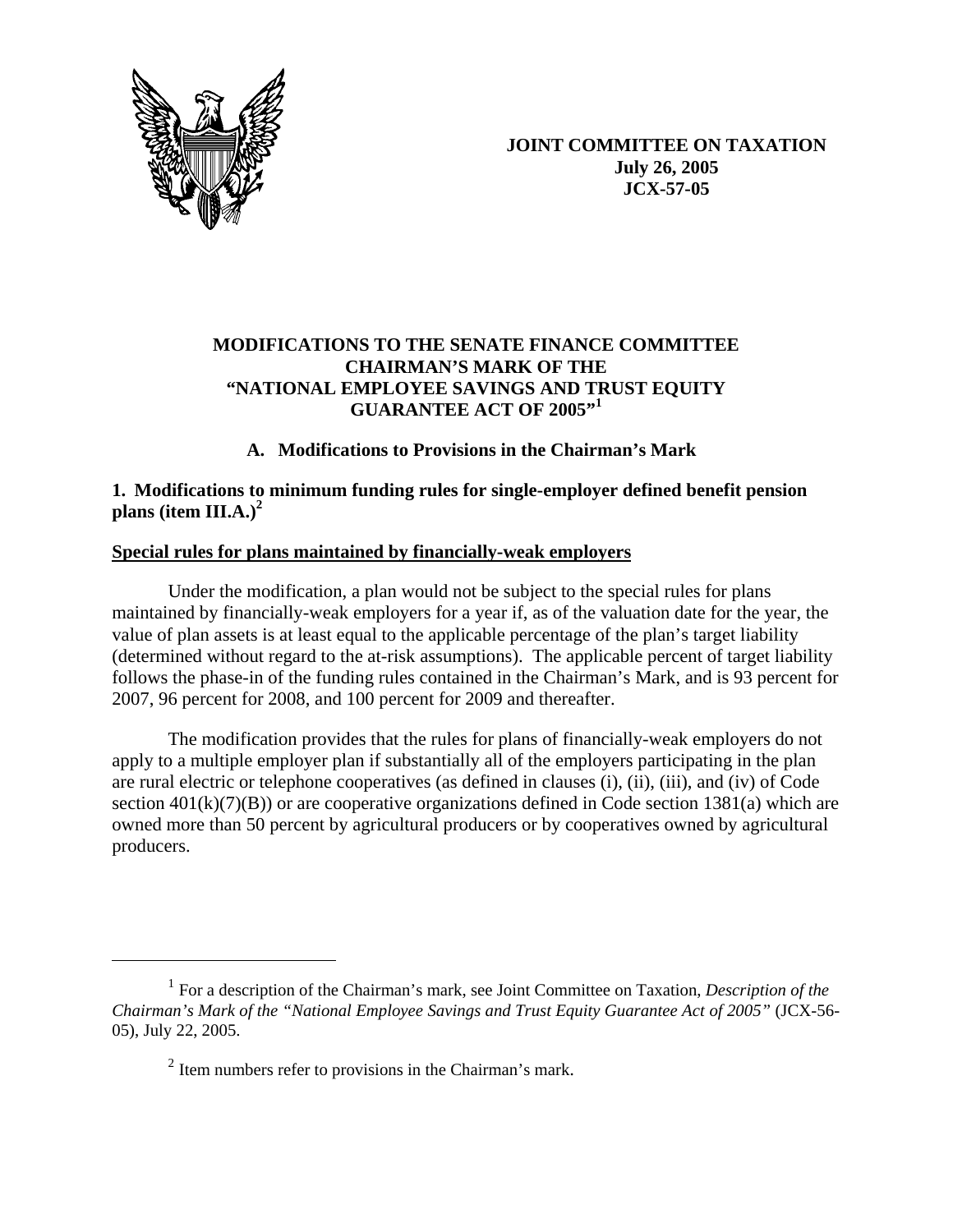#### **Special rules for plans maintained by commercial airlines**

The modification provides a special funding rule for single employer defined benefit plans maintained by commercial passenger airlines. The special funding rule applies if the employer elects to have the rule apply and if certain benefit accrual limitations are satisfied. Under the special rule, the minimum required funding contribution for a year is the annual amount necessary to amortize the unfunded liability of the plan, determined as of the first day of the plan year, in equal annual installments over 14 years (or the remainder of the 14-year amortization period). The amount of remaining unfunded liability is determined separately for each year. An election to have the special funding rule apply may not be revoked without the consent of the Secretary. The plan's interest rate is used under the special rule. Airlines that elect the special funding rule could elect to make a one-time change in plan year without approval.

In order for the special rule to apply, the plan generally must provide that accruals are frozen under the plan as of the first plan year to which the rule applies. The freeze on accruals does not apply to amendments that are required as a condition of qualification of the plan.

In addition, the special rule does not apply if, at any time after the date of enactment and before the first plan year for which the election to apply the rule is made, there is an amendment that increases liabilities of the plan due to an increase in benefits, any change in the accrual of benefits, or any change in the rate at which benefits become nonforfeitable. Special rules apply to ensure that the benefit limitations under the proposal are not avoided in the case of successor plans.

If a plan terminates at a time when the special funding rule applies, then the PBGC guarantee provisions are applied as if the plan terminated on the first day of the plan year to which the special rule applied.

These provisions for plans of commercial passenger airlines apply for plan years ending after the date of enactment.

#### **Special rules for a plan maintained by a company engaged primarily in bus service**

Under the modification, a special rule applies in the case of a plan that: (1) was not required to pay a variable rate premium for the plan year beginning in 1996; (2) has not, in any plan year beginning after 1995, merged with another plan (other than a plan sponsored by an employer that was within the controlled group of the plan sponsor in 1996); and (3) is sponsored by a company that is engaged primarily in the interurban or interstate passenger bus service. Under the special rule, the minimum funding rules under the proposal are applied by using the mortality tables currently used by the plan. In addition, in determining the minimum required contribution for the plan, the value of plan assets is not reduced by the prefunding balance if, pursuant to a written agreement with the PBGC, the prefunding balance is not available to reduce the minimum required contribution for the plan year.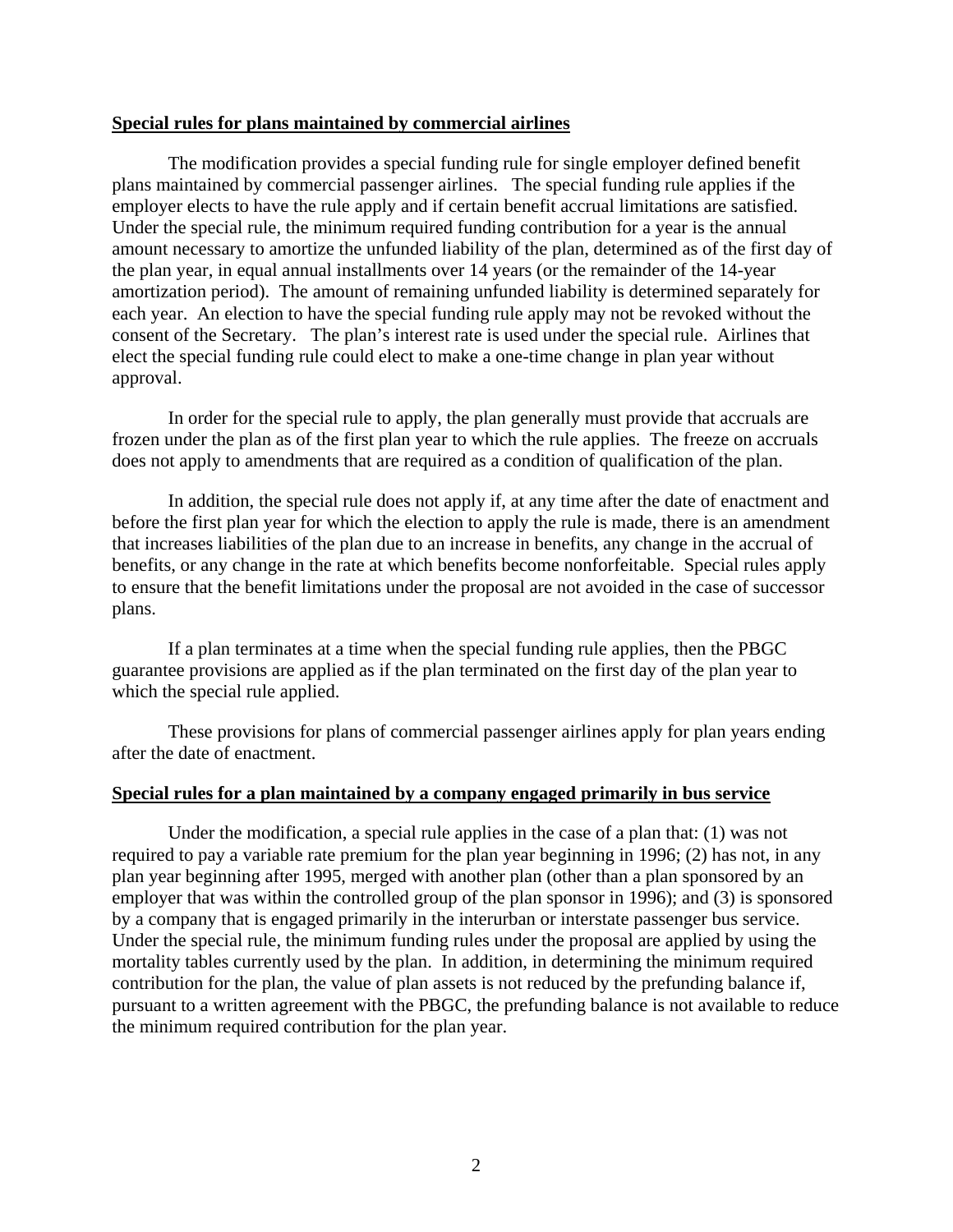#### **2. Benefit limitations under single-employer defined benefit pension plans (item III.B.)**

The modification eliminates the provision in the Chairman's mark that provides that accruals are frozen when a plan sponsor enters bankruptcy. Thus, under the modification, plans of employers that are in bankruptcy are subject to the same limitations on benefit accruals as other plans. (Under a provision in the Chairman's mark that is retained, the PBGC guarantee is frozen when a plan enters bankruptcy.)

### **3. Restrictions on funding of nonqualified deferred compensation plan when employer's defined benefit plan is underfunded (item III.F.)**

The provision in the Chairman's mark is modified by substituting 80 percent for 60 percent in the definition of restricted period. That is, under the modification, in the case of a financially-weak employer, a restricted period occurs if the funded target liability percentage of the plan is 80 percent or less.

#### **B. Additional Provisions**

#### **1. Rules relating to cash balance and other hybrid plans**

### **Present Law**

#### **Cash balance and other hybrid plans**

A cash balance plan is a defined benefit pension plan with benefits resembling the benefits associated with defined contribution plans. Cash balance plans are sometimes referred to as "hybrid" plans because they combine features of a defined benefit pension plan and a defined contribution plan. Other types of hybrid plans exist as well, such as so-called "pension equity" plans.

Under a cash balance plan, benefits are determined by reference to a hypothetical account balance. An employee's hypothetical account balance is determined by reference to hypothetical annual allocations to the account ("pay credits") (e.g., a certain percentage of the employee's compensation for the year) and hypothetical earnings on the account ("interest credits").

Cash balance plans are generally designed so that, when a participant receives a pay credit for a year of service, the participant also receives the right to future interest on the pay credit, regardless of whether the participant continues employment (referred to as "front-loaded" interest credits). That is, the participant's hypothetical account continues to be credited with interest after the participant stops working for the employer. As a result, if an employee terminates employment and defers distribution to a later date, interest credits will continue to be credited to that employee's hypothetical account.

Cash balance plans and other hybrid plans are subject to the qualification requirements applicable to defined benefit pension plans generally. However, because such plans have features of both defined benefit pension plans and defined contributions plans, questions arise as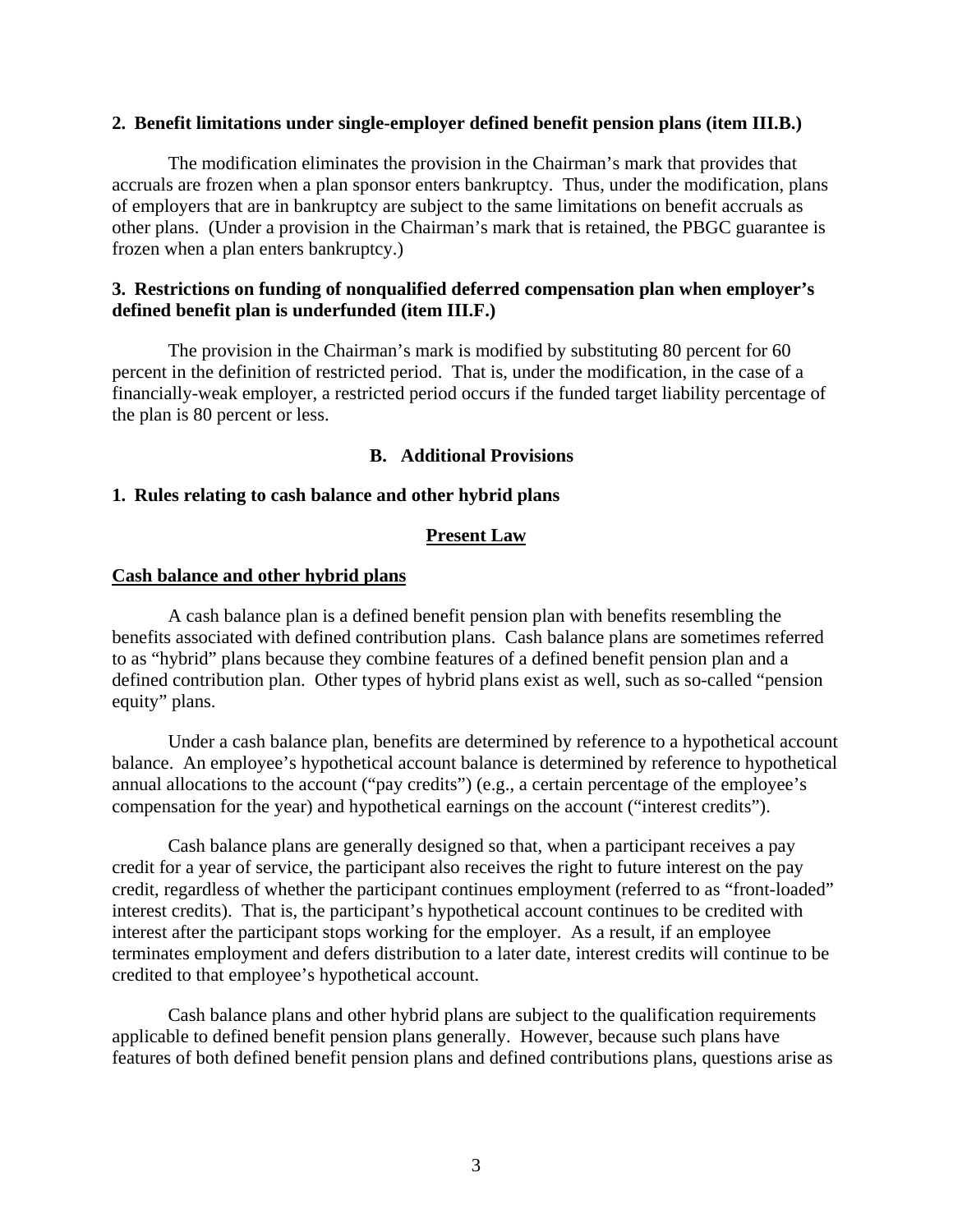to the proper application of the qualification requirements to such plans.<sup>3</sup> Issues that commonly arise include: (1) the application of the age discrimination rules; (2) the proper method for determining lump-sum distributions; and (3) the treatment of a conversion to a cash balance plan or other hybrid plan formula.

# **Age discrimination**

Present law prohibits any reduction in the rate of a participant's benefit accrual (or the cessation of accruals) under a defined benefit pension plan because of the attainment of any age. The age discrimination rules do not prohibit all benefit formulas under which a reduction in accruals is correlated with participants' age in some manner. For example, a plan may limit the total amount of benefits, or may limit the years of service or participation considered in determining benefits.

An age discrimination issue has arisen as a result of front-loaded interest credits under cash balance plans because there is a longer time for interest credits to accrue on hypothetical contributions to the account of a younger participant. Several court cases have considered whether front-loaded interest credits under cash balance plans violate the age discrimination rules and have reached inconsistent conclusions.<sup>4</sup> A similar issue may arise with respect to other types of hybrid plans.

# **Calculating minimum lump-sum distributions**

Defined benefit pension plans, including cash balance plans and other hybrid plans, are required to provide benefits in the form of a life annuity commencing at a participant's normal retirement age. If the plan permits benefits to be paid in certain other forms, such as a lump-sum distribution, the alternative form of benefit cannot be less than the present value of the life annuity payable at normal retirement age, determined using certain statutorily prescribed interest and mortality assumptions.

Most cash balance plans are designed to permit lump-sum distributions of the participant's hypothetical account balance upon termination of employment. As is the case with defined benefit pension plans generally, such a lump-sum amount is required to be the actuarial equivalent to the annuity payable at normal retirement age, determined using the statutory interest and mortality assumptions. A participant's normal retirement benefit under a cash

 $\frac{1}{3}$ <sup>3</sup> There is little guidance under present law with respect to many of the issues raised by cash balance conversions. In 1999, the IRS imposed a moratorium on determination letters for cash balance conversions pending clarification of applicable legal requirements. Under the moratorium, all determination letter requests regarding converted cash balance plans are sent to the National Office for review; however, the National Office is not currently acting on these plans.

<sup>4</sup> *Tootle v. ARINC Inc.*, 2004 U.S. Dist. LEXIS 10629 (June 10, 2004); *Cooper v. IBM Personal Pension Plan*, 274 F. Supp. 2d 1010 (S.D. Ill. 2003); *Eaton v. Onan*, 117 F. Supp. 2d 812 (S.D. Ind. 2000). In addition, proposed Treasury regulations issued in December 2002 provided rules under which cash balance plans could provide front-loaded interest credits without violating the age discrimination rules. However, the Treasury Department announced the withdrawal of the regulations in June 2004.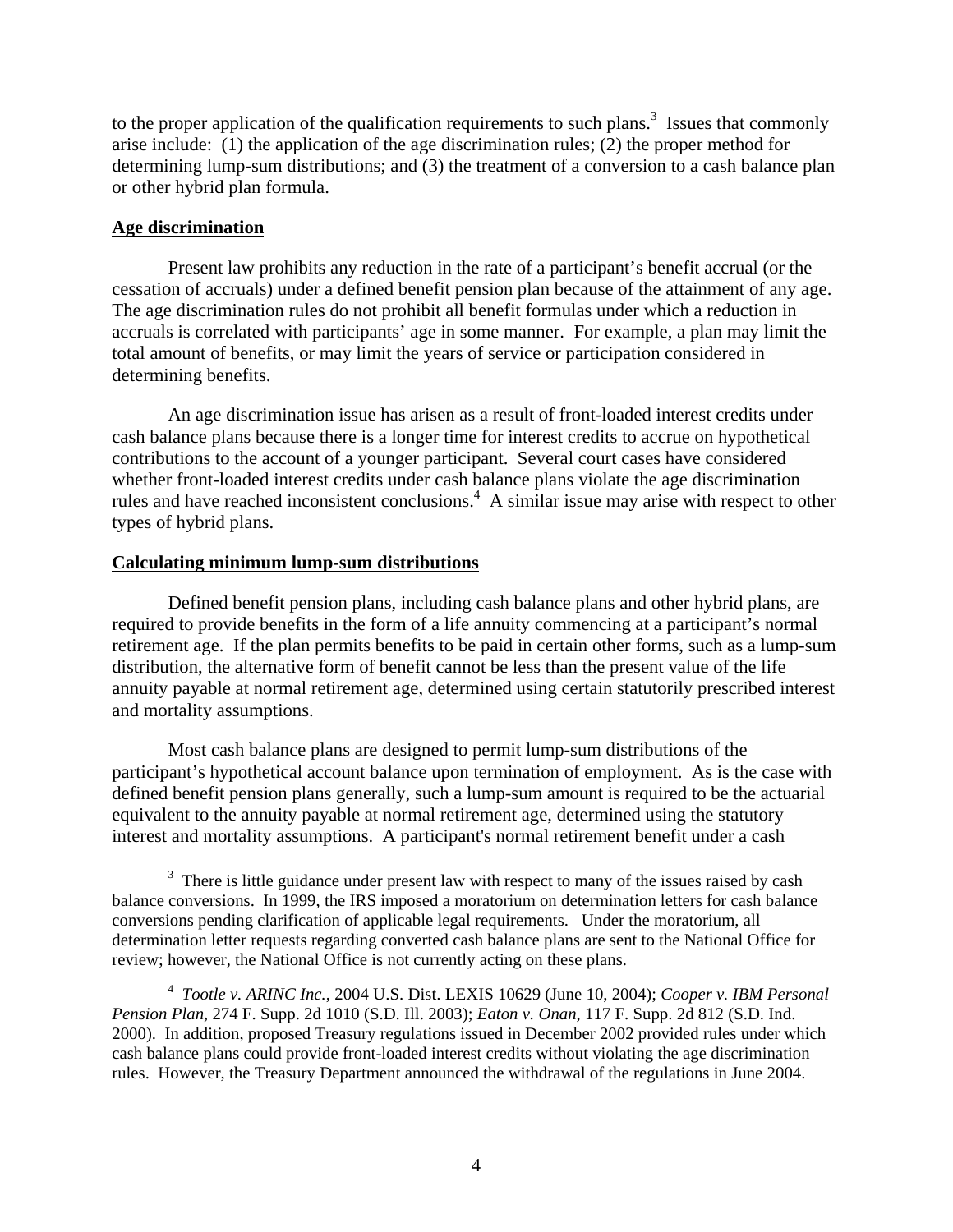balance plan is determined by projecting the participant's hypothetical account balance to normal retirement age by crediting future interest credits, the right to which has already accrued, and converting the projected account balance to an actuarially equivalent life annuity payable at normal retirement age, using the interest and mortality assumptions specified in the plan.

A difference in the rate of interest credits provided under the plan, which is used to project the account balance forward to normal retirement age, and the statutory rate used to determine the lump-sum value (i.e., present value) of the accrued benefit will cause a discrepancy between the value of the minimum lump-sum and the employee's hypothetical account balance. In particular, if the plan's interest crediting rate is higher than the statutory interest rate, then the resulting lump-sum amount will be greater than the hypothetical account balance. $5$ 

### **Protection of accrued benefits when a plan is amended**

In general, an amendment of a qualified retirement plan may not reduce benefits that have already accrued (the "anticutback rule"). For this purpose, an amendment is treated as reducing accrued benefits if it has the effect of eliminating or reducing an early retirement benefit or a retirement-type subsidy or of eliminating an optional form of benefit. Several approaches may be used to comply with the anticutback rule, including wearaway and nowearaway approaches.

Under a wearaway approach, a participant's accrued benefit after a plan amendment is determined as the greater of: (1) the participant's accrued benefit before the amendment ("preamendment" accrued benefit); and (2) the benefit determined by applying the new benefit formula to all the participant's years of service, both before and after the amendment. Under a wearaway approach, if a participant's preamendment accrued benefit is greater than the benefit provided under the new formula, the participant may have a period (a wearaway period) during which the participant does not accrue any additional benefits.

Under a no-wearaway approach, a participant's benefit after a plan amendment is determined as the sum of: (1) the participant's preamendment accrued benefit; and (2) the accrued benefit that results from applying the new formula with respect to years of service after the plan amendment. Under this approach, participants earn additional benefits under the new plan formula immediately.

In addition to wearaway and no-wearaway approaches, a plan amendment may include a grandfather provision under which the benefit formula that applied before the amendment continues to apply to the participants in the plan before the amendment if it provides a greater benefit than the new formula or under which such participants may choose between the old and new formulas. Alternatively, a plan amendment may provide a grandfather provision for older and longer-service participants.

 $rac{1}{5}$  $<sup>5</sup>$  This result is sometimes referred to as "whipsaw."</sup>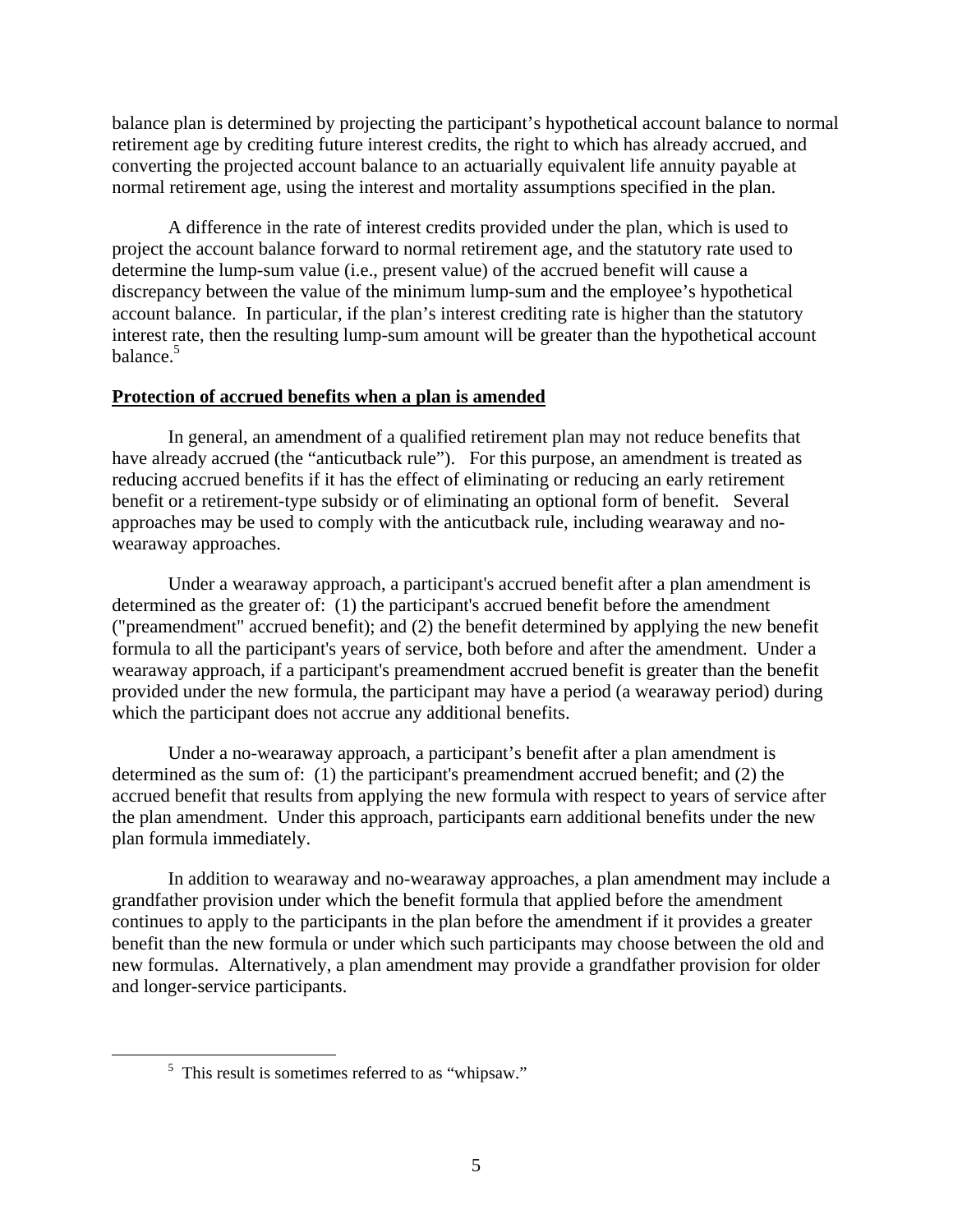# **Description of Proposal**

# **In general**

The proposal provides rules that apply on a prospective basis to address issues surrounding cash balance plans and other similar hybrid plans with respect to: (1) application of the prohibition on age discrimination; (2) determination of minimum lump-sum benefits; and (3) requirements for conversions to a cash balance plan design. In addition, the proposal includes interest credit and vesting requirements that apply to cash balance plans and other similar hybrid plans on a prospective basis.

# **Age discrimination**

Under the proposal, a cash balance plan or other similar hybrid plan does not violate the prohibition on age discrimination merely because, for younger employees, front-loaded interest credits apply over a longer period than for older employees, provided that the rate of pay credit or interest credit under the plan does not decrease because of the participant's attainment of any age.

# **Lump-sum distributions**

Under the proposal, a cash balance plan or other similar hybrid plan may provide that the lump-sum benefit payable to a participant is the balance of the participant's hypothetical account balance, provided that the plan does not provide for interest credits at a rate that exceeds a market rate of return. The Secretary of the Treasury is authorized to issue regulations as to what constitutes a market rate of return for this purpose. It is intended that interest credits will not be treated as provided at a rate that exceeds a market rate of return merely because a plan provides interest credits at a rate required under the proposal as discussed below (i.e., not less than the applicable Federal mid-term interest rate).

# **Conversions**

Under the proposal, if a defined benefit plan is converted to a cash balance plan or other similar hybrid plan pursuant to a plan amendment, one of three transition requirements must be met:

1. The plan must not provide for a wearaway approach with respect to accrued benefits or any subsidized optional form of benefit (such as a subsidized early retirement benefit). In addition, either (1) for at least five years after the conversion, the plan provides all participants who were covered by the plan before the conversion with the greater of accruals under the old formula or under the new formula; or (2) in the case of participants who, at the time of the conversion, were at least age 40 and had combined age and service of at least 55 (or such lower age and combined age and service as provided under the plan), after the conversion, the plan provides such participants with (a) the greater of the benefits determined under the old formula or under the new formula or (b) the right to elect either benefits determined under the old formula or under the new formula.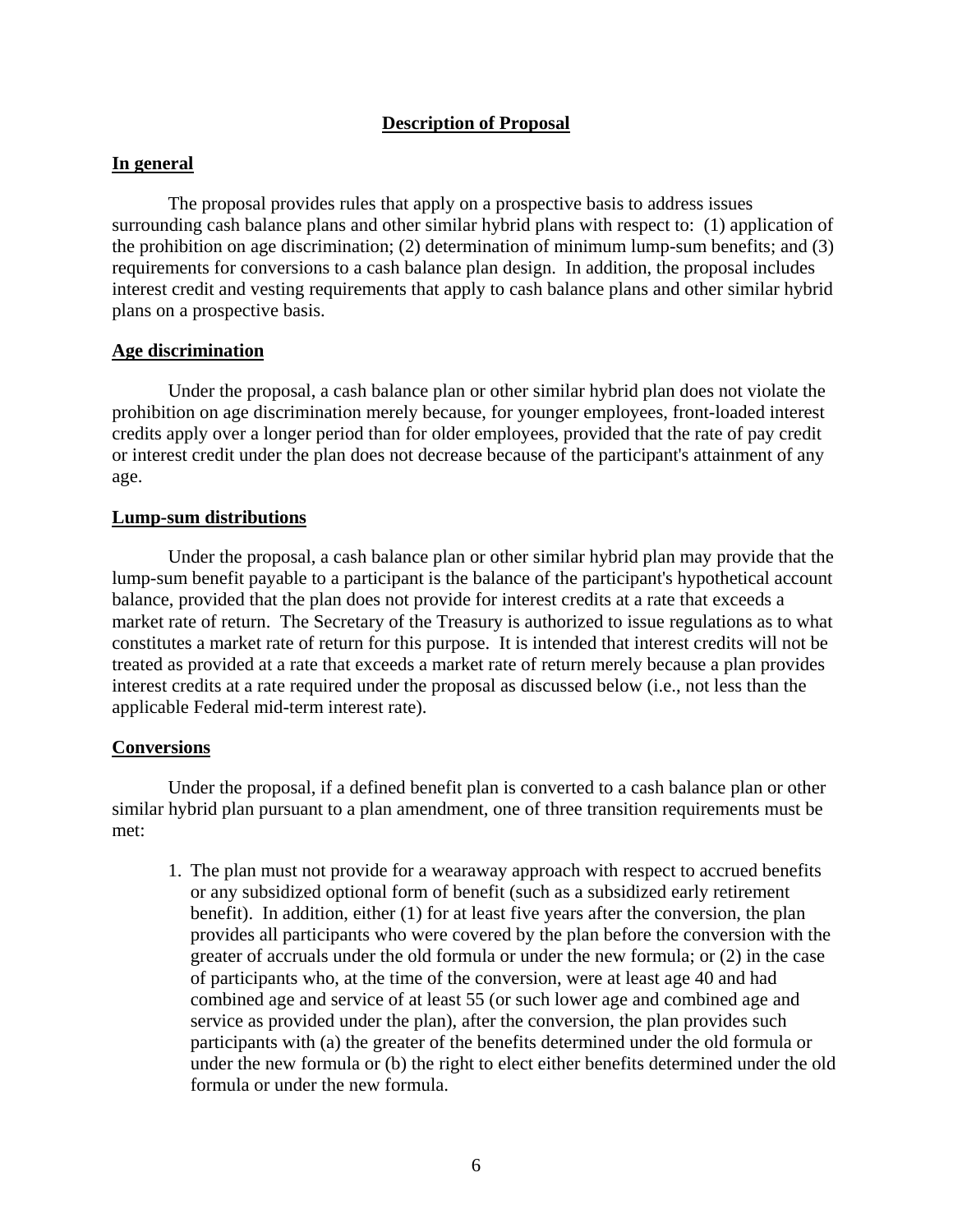- 2. After the conversion, the plan provides all participants who were covered by the plan at the time of the conversion with (1) the greater of the benefits determined under the old formula or under the new formula or (2) the right to elect either benefits determined under the old formula or under the new formula.
- 3. The plan provides additional credits or additional opening account balances in amounts substantially equivalent to the benefits that would be provided in order to satisfy one of the two preceding requirements, as determined under regulations issued by the Secretary of Treasury. It is intended that additional amounts necessary to satisfy this requirement shall not cause the plan to violate the nondiscrimination rules or the limits on benefits, and that contributions required to provide such additional amounts are deductible.

#### **Vesting and interest credit requirements**

Under the proposal, a cash balance plan or other similar hybrid plan generally must provide interest credits at a rate not less than the applicable Federal mid-term interest rate (i.e., the interest rate based on Treasury obligations with a term of more than three and not more than nine years). In addition, the Secretary of Treasury is directed to issue regulations that provide alternatives to the use of the applicable Federal mid-term interest rate in appropriate circumstances.6

Under the proposal, benefits under a cash balance plan or other similar hybrid plan must fully vest after three years of service.

#### **Definition of hybrid plan**

Under the proposal, a cash balance is defined as a defined benefit plan under which the accrued benefit is based on the balance of a hypothetical account determined by reference to annual pay credits and interest credits. In addition, the Secretary of the Treasury is directed to define by regulations other similar hybrid plans to which the proposal applies.

### **Effective Date**

The proposals relating to the age discrimination rules and minimum lump-sum distributions are effective July 26, 2005. The proposal relating to conversions is effective for conversions made pursuant to a plan amendment adopted and effective after July 26, 2005. In addition, in the case of a conversion pursuant to a plan amendment adopted before July 26, 2005, but effective after that date, the employer may elect to apply the proposal to the conversion. The proposals relating to interest credits and vesting are effective for plan years beginning after December 31, 2006. No inference is intended to be drawn from the proposal as to the treatment of cash balance plans (and other hybrid plans) or conversions under present law.

 <sup>6</sup>  $6\,$  For example, in the case of pension equity plans, the interest credit requirement may be applied on the basis of a fixed rate of return of three percent, which may be reflected in the benefit formula using age groupings of up to five years.